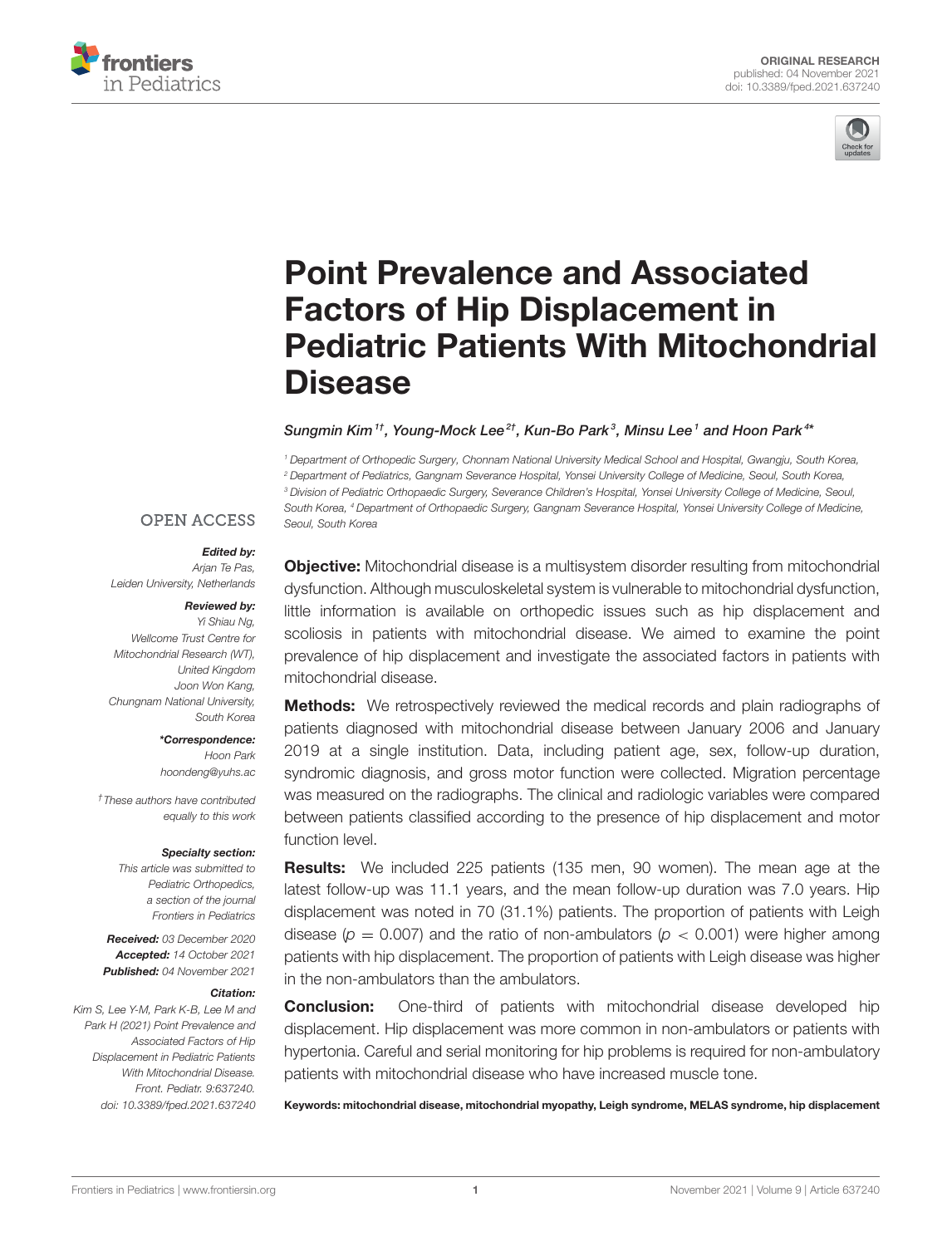# INTRODUCTION

Mitochondrial disease is a complex and heterogenous multisystem disorder resulting from mitochondrial dysfunction and, particularly, from defects of the mitochondrial respiratory chain (MRC) and associated abnormal oxidative phosphorylation [\(1\)](#page-5-0). Different phenotypes and genotypes of mitochondrial disease may be noted in patients with abnormality in mitochondrial DNA or nuclear DNA, with variations in the extent and severity of the manifestations owing to the defects in any of the numerous mitochondrial pathways [\(2,](#page-5-1) [3\)](#page-5-2). Clinical symptoms may develop at any age and may affect any organ [\(1\)](#page-5-0).

The musculoskeletal system consists of organs with highenergy requirements and is vulnerable to mitochondrial dysfunction [\(1\)](#page-5-0). Orthopedic manifestations are noted in patients with mitochondrial disease from a variety of causes, including underlying myopathy, neuropathy, and abnormalities of tone [\(4\)](#page-5-3). Musculoskeletal involvement is noted in progressive proximal myopathy, exercise intolerance, muscle weakness, and gait disturbance [\(3,](#page-5-2) [5,](#page-5-4) [6\)](#page-5-5). Some patients with mitochondrial disease show severe musculoskeletal features, such as muscular contractures, scoliosis, hip dislocation, and limb deformities which may require surgical intervention. Only a few case reports on neuromuscular scoliosis in patients with mitochondrial disease have been published to date [\(7,](#page-5-6) [8\)](#page-5-7).

Hip displacement can result in pain and difficulty during sitting and perineal care, leading to a considerable negative impact on the quality of life [\(9\)](#page-5-8). Although many studies have reported on hip displacement in patients with neuromuscular diseases, like cerebral palsy, muscular dystrophy, or spinal muscular atrophy [\(9](#page-5-8)[–11\)](#page-5-9), to the best our knowledge, the occurrence and related factors of hip displacement in patients with mitochondrial disease have not been reported previously. This study aimed to examine the frequency of hip displacement in patients with mitochondrial disease and investigate the factors associated with the occurrence of hip displacement in these patients.

# MATERIALS AND METHODS

We reviewed the medical records of patients who were diagnosed with mitochondrial disease and regularly followed up at our hospital between January 2006 and January 2019 at a single institution. Mitochondrial disease was diagnosed according to the modified criteria for mitochondrial disease proposed by Bernier et al. [\(12\)](#page-5-10), which include clinical, histopathologic, enzymatic, and metabolic parameters. The inclusion criteria for the present study were as follows: availability of plain radiographs of the hip and spine for the evaluation and proper clinical records for assessing the medical and ambulatory status.

Data, including patient age at the initial and latest follow-up, sex, follow-up duration, gross motor function, and muscle tone were collected. The age of the patients when hip displacement occurred was estimated using serial radiographs. Gross motor function was assessed according to the walking status. Patients were divided into three groups—independent ambulators, ambulators with an assistive device, and non-ambulators. Muscle tone was classified as hypertonia, hypotonia, and normal. We investigated whether these patients underwent surgery. The type of surgery and postoperative complications were noted.

All patients were classified according to the syndromic diagnosis. The diagnoses of mitochondrial encephalomyopathy, lactic acidosis, and stroke-like episodes (MELAS) and Leigh disease were confirmed based on the diagnostic criteria reported by Yatsuga et al. [\(3\)](#page-5-2) and Rahman et al. [\(13\)](#page-5-11), respectively. Patients with non-specific and non-categorized mitochondrial disease did not show typical clinical symptoms, abnormal biochemical results, or genetic mutations conforming to the known and established mitochondrial syndromes [\(14\)](#page-5-12). Genetic analysis and spectrophotometric biochemical enzyme assay for MRC complex of the muscle were performed for all patients.

Anteroposterior pelvic radiographs, taken with the hips slightly internally rotated, were used for radiologic measurements. All measurements were performed by two orthopedic surgeons. The migration percentage [\(15\)](#page-5-13) and pelvic obliquity [\(16\)](#page-5-14) were measured on pelvic radiographs at the initial and last follow-up. Hip subluxation requiring reconstructive surgery was defined according to the current literature as migration percentage >30%, and hip dislocation was defined as migration percentage of 100% [\(17,](#page-5-15) [18\)](#page-5-16). The degree of pelvic obliquity, the angle made by the horizontal line and line between the lowest points of the pelvic bones on the right and left sides, was also checked. The Cobb angle was measured from anteroposterior whole-spine radiographs. Scoliosis was defined as Cobb angle  $>10^\circ$ .

All data were analyzed using SPSS version 23 software (IBM Corp., Armonk, NY, USA). To compare the variables between groups with and without hip displacement, the two-sample t-test or Mann-Whitney U-test was used for continuous variables, and the  $\chi^2$ -test or Fisher's exact test was used for categorical variables.  $p$ -value  $< 0.05$  was considered significant for all analyses.

# RESULTS

We identified 258 patients with mitochondrial disease. Thirtythree patients were excluded owing to inadequate radiographs for hip evaluation. The remaining 225 patients (135 men and 90 women) were included in this study. According to the syndromic diagnosis, 81 patients had Leigh syndrome, 10 had MELAS, and 134 had non-specific mitochondrial disease. Among 81 patients who met the clinical criteria for Leigh syndrome, 16 patients had confirmed the mitochondrial DNA mutation. Two patients showed nuclear DNA mutation and had SURF1 gene mutation. Ten patients diagnosed with MELAS were all positive mitochondrial DNA 3243A>G mutation. The majority of patients were not genetically confirmed in this study. The mean age at the latest follow-up was  $11.1 \pm 5.3$  years, and the mean age at the initial visit was  $4.8 \pm 3.9$  years. The mean follow-up duration was  $7.0 \pm 3.9$  years (range, 1–24 years).

Hip displacement was noted in 70 (31.1%) patients. The estimated mean age when hip displacement occurred was 7.9 (3.2–12.7) years. The proportion of patients with hip subluxation and hip dislocation was 18.7 and 12.4%, respectively (**[Figure 1A](#page-2-0)**).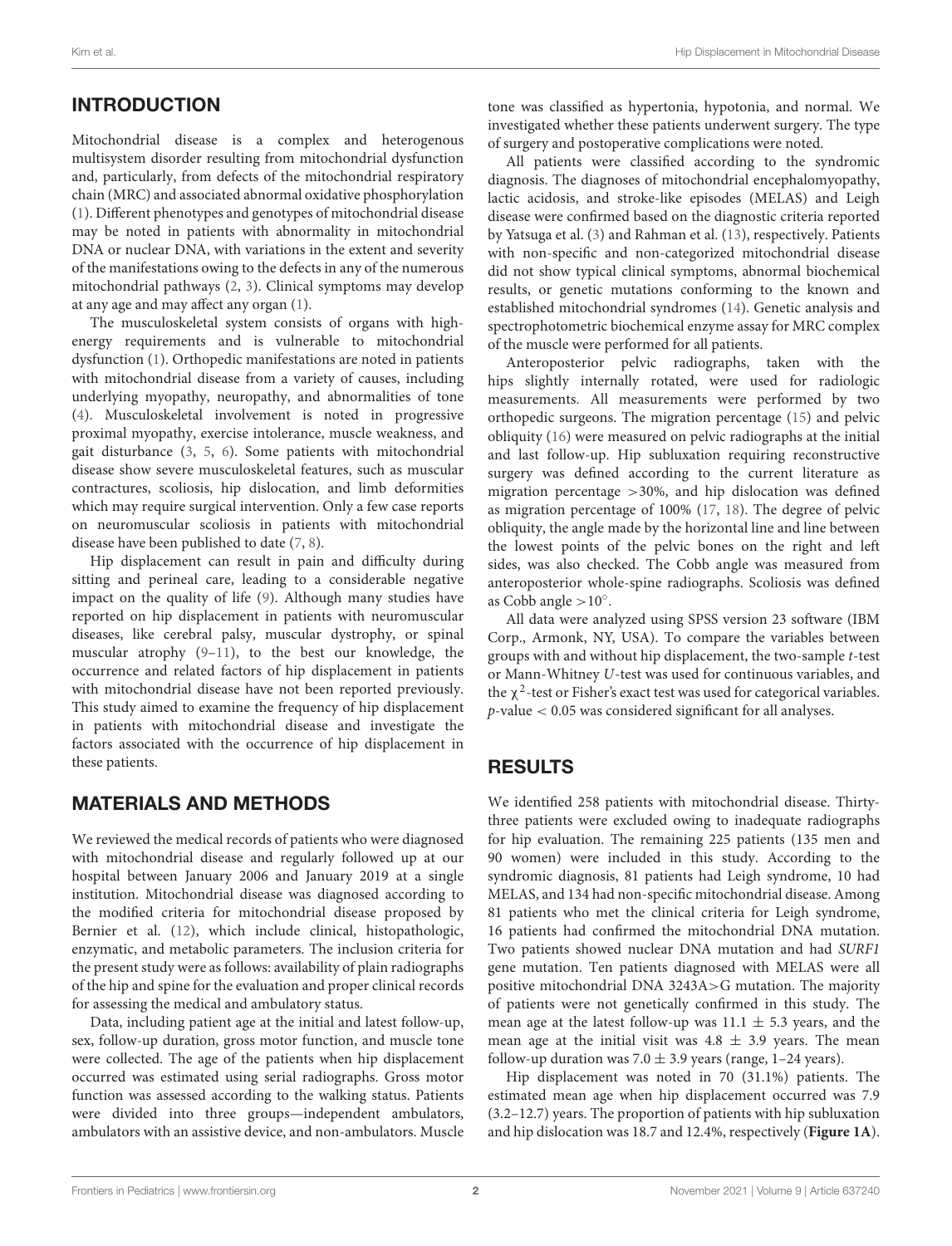

<span id="page-2-0"></span>The status of the hip at the initial radiographic examination in patients with hip subluxation and dislocation is illustrated in **[Figures 1B,C](#page-2-0)**, respectively. At the first assessment, 35 (83.3%) of the 42 patients with hip subluxation were normal and 16 (57.1%) of the 28 patients with hip dislocation were normal. According to syndromic diagnosis, the frequency of hip displacement was 43.2% (35 of 81) in patients with Leigh syndrome, 10% (1 of 10) in patients with MELAS, and 25.4% (34 of 134) in patients with non-specific and non-categorized mitochondrial disease.

Sixty-six (29.3%) patients were independent ambulators, 37 (16.4%) were able to ambulate with an assistive device, and 122 (54.2%) were non-ambulators. The distribution of hip displacement according to motor function level is presented in **[Figure 2](#page-3-0)**. The occurrence of hip displacement was found in 9 (8.7%) patients who were able to walk and in 61 (50%) nonambulatory patients. The frequency of hip subluxation was 4.5% in independent ambulators, 16.2% in ambulators with an assistive device, and 25.4% in non-ambulators. While hip dislocation was not found in ambulatory patients, it was noted in 30 (24.6%) non-ambulatory patients.

Seventy-five (33.3%) patients had increased muscle tone, 29 (12.9%) patients had decreased muscle tone, and 72 (32%) patients showed normal muscle tone. The muscle tone in 49 (21.8%) patients cannot be evaluated because of the lack of medical record. Hypertonia was found in 39 (48.1%) patients with Leigh syndrome, and 35 (26.1%) patients with non-specific mitochondrial disease.

Mitochondrial respiratory chain complex deficiency was found in 191 (84.8%) patients, and the results showed complex I deficiency in 165 cases (86.4%), complex II deficiency in one case (0.5%), and complex IV deficiency in 25 cases (13.1%).

Forty-three (19.1%) patients had scoliosis, and the mean Cobb's angle was 48.2◦ . Hip displacement was noted in 16 patients with scoliosis. Pelvic obliquity was present in 7.1%, and the mean pelvic obliquity was 19.3◦ .

Comparisons of the characteristics between patients with and without hip displacement are described in **[Table 1](#page-4-0)**. The proportion of patients with Leigh disease was higher among patients with hip displacement than among those without ( $p =$ 0.007). Non-ambulators were more commonly noted among the group with hip displacement ( $p < 0.001$ ). There was a significant difference in the mean follow-up period between the two groups. Significant differences in age, sex, MRC deficiency, and presence of scoliosis and pelvic obliquity were not found between the two groups.

We also compared the variables between ambulators and nonambulators (**[Table 2](#page-4-1)**). Age ( $p = 0.012$ ), distribution of syndromic diagnosis ( $p = 0.027$ ), and presence of scoliosis ( $p = 0.027$ ) significantly differed between the two groups. The proportions of patients with Leigh disease and scoliosis were higher among the non-ambulators.

Ten patients underwent surgical treatment for hip displacement. Among five patients with Leigh syndrome, three patients underwent hip reconstruction surgery (femur and pelvic osteotomy) while other two underwent soft tissue release. Hip reconstruction surgery was done in five patients with non-specific mitochondrial disease. There was no redislocation of hip in patients managed with surgery during the study period. Three patients received the posterior spinal fusion for scoliosis. Bracing was used in 10 patients, and wheelchair modification, physical therapy, and environmental adaptation were used in the remaining 30 patients. All patients who underwent surgery had increased muscle tone.

# **DISCUSSION**

This is the first report to describe the occurrence of hip displacement in patients with mitochondrial disease. Hip displacement developed in 31.1% of patients with mitochondrial disease in our cohort. The point prevalence of hip displacement in our study is similar to that reported in patients with cerebral palsy [\(18,](#page-5-16) [19\)](#page-5-17). The true incidence of hip displacement in patients with mitochondrial disease is difficult to determine because of the rarity of mitochondrial disease. However, the number of patients in our cohort is large enough to be considered meaningful.

In our study, the status of the hip in most patients with hip displacement was normal at the initial visit. This may have been because of either late-onset hip displacement or the failure to detect hip displacement at the initial assessment. Although it is unclear whether hip displacement is present at birth or can develop over time, our results imply that hip displacement in patients with mitochondrial disease may progress with age. This result suggests that hip displacement should be regularly monitored in patients with mitochondrial disease.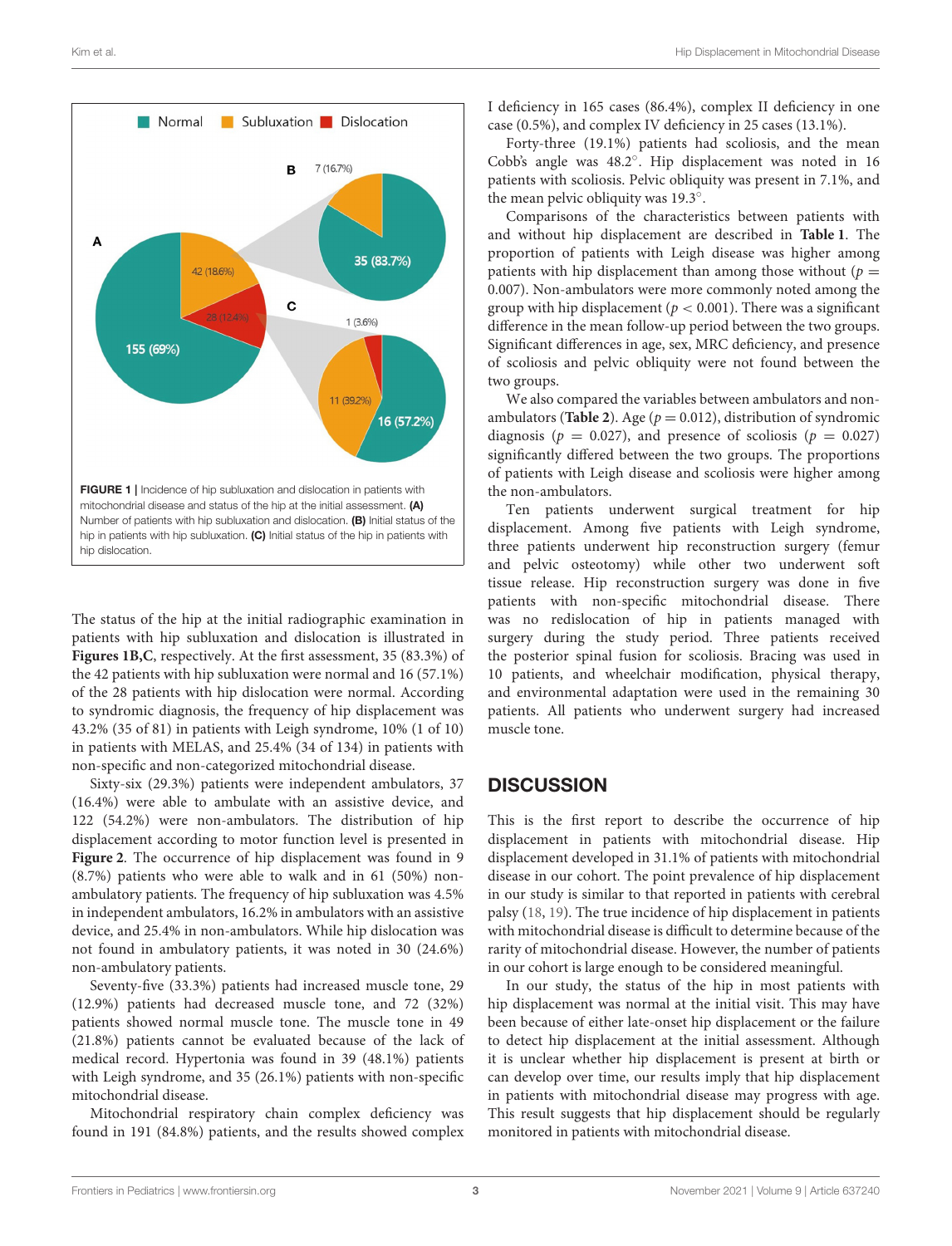

<span id="page-3-0"></span>Our results showed that hip displacement was strongly associated with the motor function level. The frequency of hip displacement was higher in non-ambulators. These results were similar to those of other studies that confirmed the linear association between Gross Motor Function Classification System (GMFCS) level and hip displacement in patients with cerebral palsy [\(18,](#page-5-16) [19\)](#page-5-17). As the GMFCS is specific to cerebral palsy and cannot be directly applied to patients with mitochondrial disease, we classified the patients in this study into three groups according to motor function level, as follows: independent ambulators, ambulators with an assistive device, and nonambulators. Dislocation was not noted in ambulatory patients and was noted only in non-ambulatory patients. The present data showed that non-ambulatory patients with mitochondrial disease had a high risk for hip displacement or dislocation. Therefore, physicians must pay more attention to non-ambulatory patients with mitochondrial disease.

Our study reported that the proportion of patients with Leigh disease was higher in the group with hip displacement. Leigh syndrome is a neurodegenerative disease characterized by bilateral central nervous system lesions [\(14\)](#page-5-12). Leigh syndrome is a heterogenous neurodegenerative condition that affects the basal ganglia, the thalamus, and the brainstem [\(20\)](#page-5-18). Affected individuals may develop weak muscle tone (hypotonia), involuntary muscle contractions (dystonia), muscle spasm (spasticity), and problems with movement and balance (ataxia) [\(21\)](#page-5-19). Although we could not identify the muscle tone in all included patients, the proportion of patients with hypertonia in Leigh syndrome was higher than that of non-specific mitochondrial disease. This result may support that increased muscle tone is the main factor causing the hip displacement in patients with Leigh syndrome. Although spasticity is an important cause of hypertonia, increased muscle tone may also be attributable to dystonia when there is simultaneous co-contraction of agonist and antagonist muscles at rest [\(22\)](#page-5-20). It is well-known that dystonia is one of common feature of mitochondrial disease such as Leigh syndrome [\(21\)](#page-5-19). Muscle imbalance due to increased or spastic muscle tone induce abnormal force on the hip joint [\(18,](#page-5-16) [23\)](#page-5-21). Over time, the relatively increased activity of the hip adductors and flexors abnormally alter the joint reactive force, gradually causing the proximal femur to subluxate from the acetabulum [\(17\)](#page-5-15). These forces also create anatomic differences and prevent the physiologic remodeling of immature hip geometry including increased anteversion, increased neck-shaft angle, and acetabular dysplasia [\(24\)](#page-5-22). The resulting pathology can lead to hip subluxation and eventual dislocation, which may deteriorate the motor function level. Although, muscular imbalance can also occur in patients with hypotonic or flaccid muscle tone, hip displacement is common in patients with increased or spastic muscle tone such as in cerebral palsy. We assume that hypertonia is the main factor causing hip displacement even in patients with mitochondrial disease.

The frequency of scoliosis in patients with mitochondrial disease was 19.1%. Only two case reports on scoliosis in patients with mitochondrial disease have been published to date [\(7,](#page-5-6) [8\)](#page-5-7). Although they reported a 5% incidence of scoliosis among patients with mitochondrial myopathies, the total number of patients was only 60. Therefore, it is not reasonable to compare this rate with that in our study.

The distribution of scoliosis according to the presence of hip displacement was not different. Scoliosis is frequently observed in patients with neuromuscular disease [\(14,](#page-5-12) [25–](#page-5-23)[27\)](#page-6-0). Although hip displacement may accompany scoliosis, previous studies investigating the causal relationship between these factors showed inconsistent results [\(28](#page-6-1)[–33\)](#page-6-2). Further studies are required to evaluate the association between hip displacement and scoliosis in patients with neuromuscular diseases.

The proportion of patients with scoliosis was higher among the non-ambulators than among the ambulators. In patients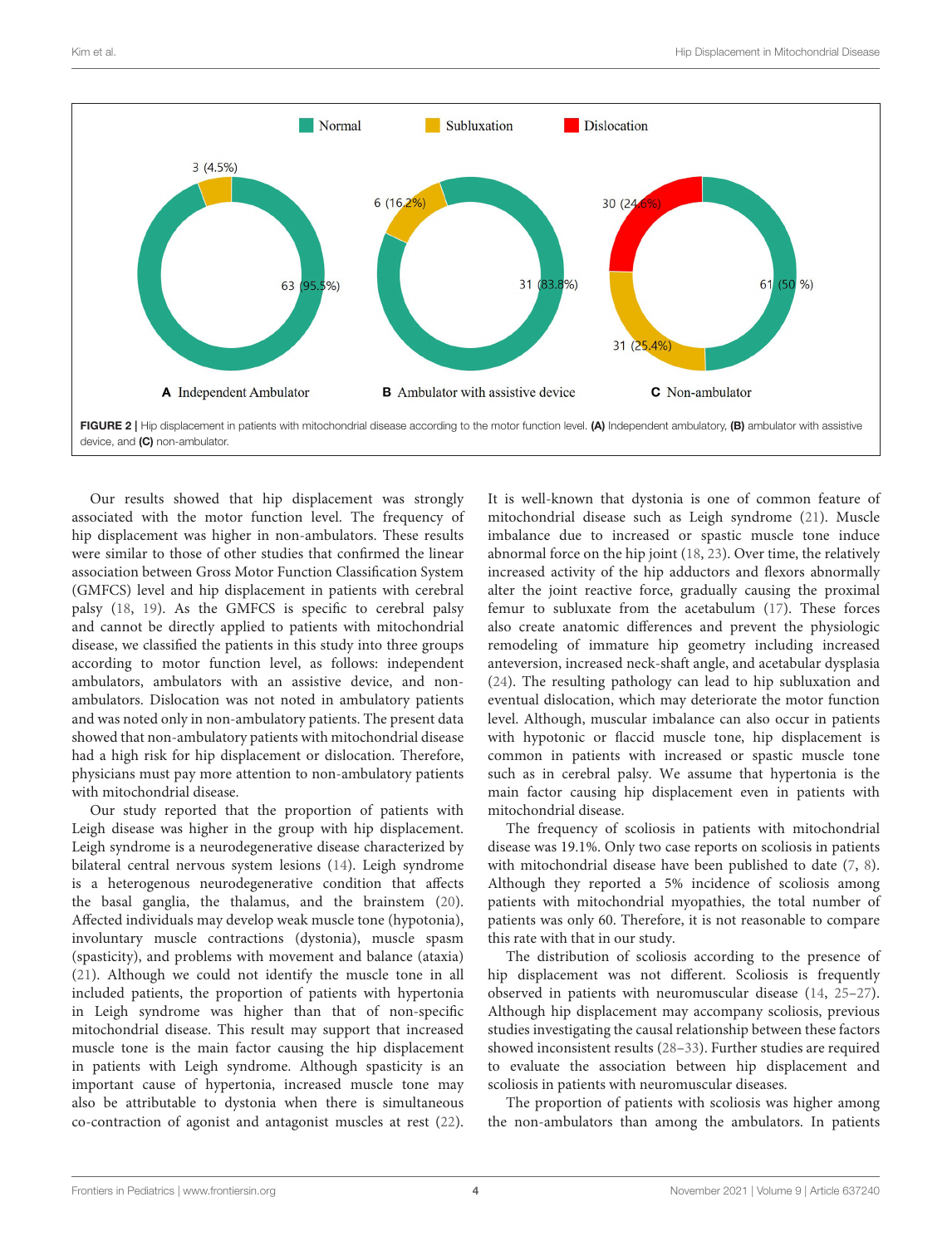<span id="page-4-0"></span>

<span id="page-4-1"></span>

| TABLE 2   Variables distribution according to ambulation. |
|-----------------------------------------------------------|
|-----------------------------------------------------------|

|                                         | Hip<br>displacement<br>$(n = 70)$ | No hip<br>displacement<br>$(n = 155)$ | p-Value |
|-----------------------------------------|-----------------------------------|---------------------------------------|---------|
| Age, mean $\pm$ SD, years               | $10.4 \pm 3.5$                    | $11.6 \pm 6.4$                        | 0.076   |
| Sex, n (%)                              |                                   |                                       | 0.661   |
| Male                                    | 40 (57.1)                         | 94 (60.6)                             |         |
| Female                                  | 30 (42.9)                         | 61 (39.4)                             |         |
| Mean follow-up, mean $\pm$<br>SD, years | $8.4 \pm 3.3$                     | $6.7 \pm 3.9$                         | 0.021   |
| Syndrome, n (%)                         |                                   |                                       | 0.007   |
| Leigh                                   | 35 (50.0)                         | 46 (29.7)                             |         |
| <b>MELAS</b>                            | 1(1.4)                            | 9(5.8)                                |         |
| NS&NC MD                                | 34 (48.6)                         | 100 (64.5)                            |         |
| Motor function level, n (%)             |                                   |                                       | < 0.001 |
| Ambulatory                              |                                   |                                       |         |
| Without aids                            | 3(4.3)                            | 63 (40.6)                             |         |
| With aids                               | 6 (8.6)                           | 31 (20.0)                             |         |
| Non-ambulatory                          | 61 (87.1)                         | 61 (39.4)                             |         |
| Muscle tone, n (%)                      |                                   |                                       | < 0.001 |
| Hypertonia                              | 42 (60.0)                         | 33(21.3)                              |         |
| Hypotonia                               | 12(17.1)                          | 17 (11.0)                             |         |
| Normal tone                             | 5(7.1)                            | 67 (43.2)                             |         |
| Unknown                                 | 11 (15.7)                         | 38 (24.5)                             |         |
| MRC deficiency, $n$ (%)                 |                                   |                                       | 0.174   |
| Complex I deficiency                    | 47 (67.1)                         | 118 (76.1)                            |         |
| Complex II deficiency                   | 1(1.4)                            | O(0)                                  |         |
| Complex IV deficiency                   | 11 (15.7)                         | 14 (9.0)                              |         |
| Absence of MRC<br>deficiency            | 11 (15.7)                         | 23 (14.8)                             |         |
| Scoliosis, n (%)                        |                                   |                                       | 0.362   |
| Yes                                     | 16 (22.9)                         | 27 (17.4)                             |         |
| No                                      | 54 (77.1)                         | 128 (82.6)                            |         |
| Pelvic obliquity, n (%)                 |                                   |                                       | 0.100   |
| Yes                                     | 8 (11.4)                          | 8(5.2)                                |         |
| No                                      | 62 (88.6)                         | 147 (94.8)                            |         |

MELAS, mitochondrial encephalomyopathy, lactic acidosis, and stroke-like episodes; NS&NC MD, non-specific and non-categorized mitochondrial disease; MRC, mitochondrial respiratoy chain complex.

with cerebral palsy, the risk of scoliosis was closely associated with the ambulation status [\(34\)](#page-6-3). Low motor function level due to muscle weakness and incomplete muscle control contributes to impaired trunk control and the development of spinal deformity. Our results showed that ambulation status was related to preserve the development of the hip joint in patients with mitochondrial disease.

Although we found a high incidence of hip displacement in patients with mitochondrial disease, there are no specific treatment guidelines and surgical techniques for these patients. Some patients with mitochondrial disease have very unhealthy medical condition and show high mortality rates from sepsis or pneumonia [\(1\)](#page-5-0). It may be unnecessary to evaluate and monitor the status of the hip joint in these patients. However,

|                           | Ambulatory<br>$(n = 103)$ | Non-ambulatory<br>$(n = 122)$ | p-Value |
|---------------------------|---------------------------|-------------------------------|---------|
| Age, mean $\pm$ SD, years | $12.3 \pm 5.8$            | $10.4 \pm 5.4$                | 0.012   |
| Sex, n (%)                |                           |                               | 0.222   |
| Male                      | 66 (64.1)                 | 68 (55.7)                     |         |
| Female                    | 37 (35.9)                 | 54 (44.3)                     |         |
| Syndrome, n (%)           |                           |                               | 0.027   |
| Leigh                     | 28(27.2)                  | 53 (43.4)                     |         |
| <b>MELAS</b>              | 4(3.9)                    | 6(4.9)                        |         |
| <b>NS&amp;NC MD</b>       | 71 (68.9)                 | 63 (51.7)                     |         |
| Muscle tone, n (%)        |                           |                               | < 0.001 |
| Hypertonia                | 19 (18.4)                 | 56 (45.9)                     |         |
| Hypotonia                 | 3(2.9)                    | 26 (21.3)                     |         |
| Normal tone               | 58 (56.3)                 | 14 (11.5)                     |         |
| Unknown                   | 23 (22.3)                 | 26 (21.3)                     |         |
| Scoliosis, n (%)          |                           |                               | 0.027   |
| Yes                       | 13 (12.6)                 | 30(24.6)                      |         |
| <b>No</b>                 | 90 (87.4)                 | 92 (75.4)                     |         |
| Pelvic obliquity, n (%)   |                           |                               | 0.118   |
| Yes                       | 4(3.9)                    | 12(9.8)                       |         |
| <b>No</b>                 | 99 (96.1)                 | 110 (90.2)                    |         |

MELAS, Mitochondrial encephalomyopathy, lactic acidosis, and stroke-like episodes; NS&NC MD, non-specific and non-categorized mitochondrial disease.

we consider that serial evaluation for hip displacement is important because it may be cost-effective to preserve the hip joint by physical therapy or minor surgery, like soft tissue release [\(6\)](#page-5-5). Considering the estimated mean age when hip displacement occurred, we recommend that hip radiography examination, such as the cerebral palsy surveillance program, ideally be initiated by 6–8 years of age in nonambulatory patients with mitochondrial diseases. Surveillance frequency is based on the child's age, GMFCS level, and muscle tone.

This study had some limitations. First, our study is retrospective and cross-sectional in nature. We could not examine the same periods in all patients owing to the variable periods of follow-up, which is possibly why we found a significant difference in the mean follow-up periods between patients with and without hip displacement. This may be because nonambulators with hip displacement frequently visit the hospital for medical care or checkups for the hip joint status, whereas ambulators without hip displacement do not need additional radiography examination. Additionally, some patients had not reached skeletal maturity at the final assessment, which may have led to a bias in assessing the incidence of hip displacement. As noted earlier, this is the first report on hip displacement in a large patient group with mitochondrial disease. Second, we included a smaller proportion of patients with MELAS because it is an extremely rare disease subtype. Thus, the frequency of hip displacement in patients with MELAS must be interpreted with caution.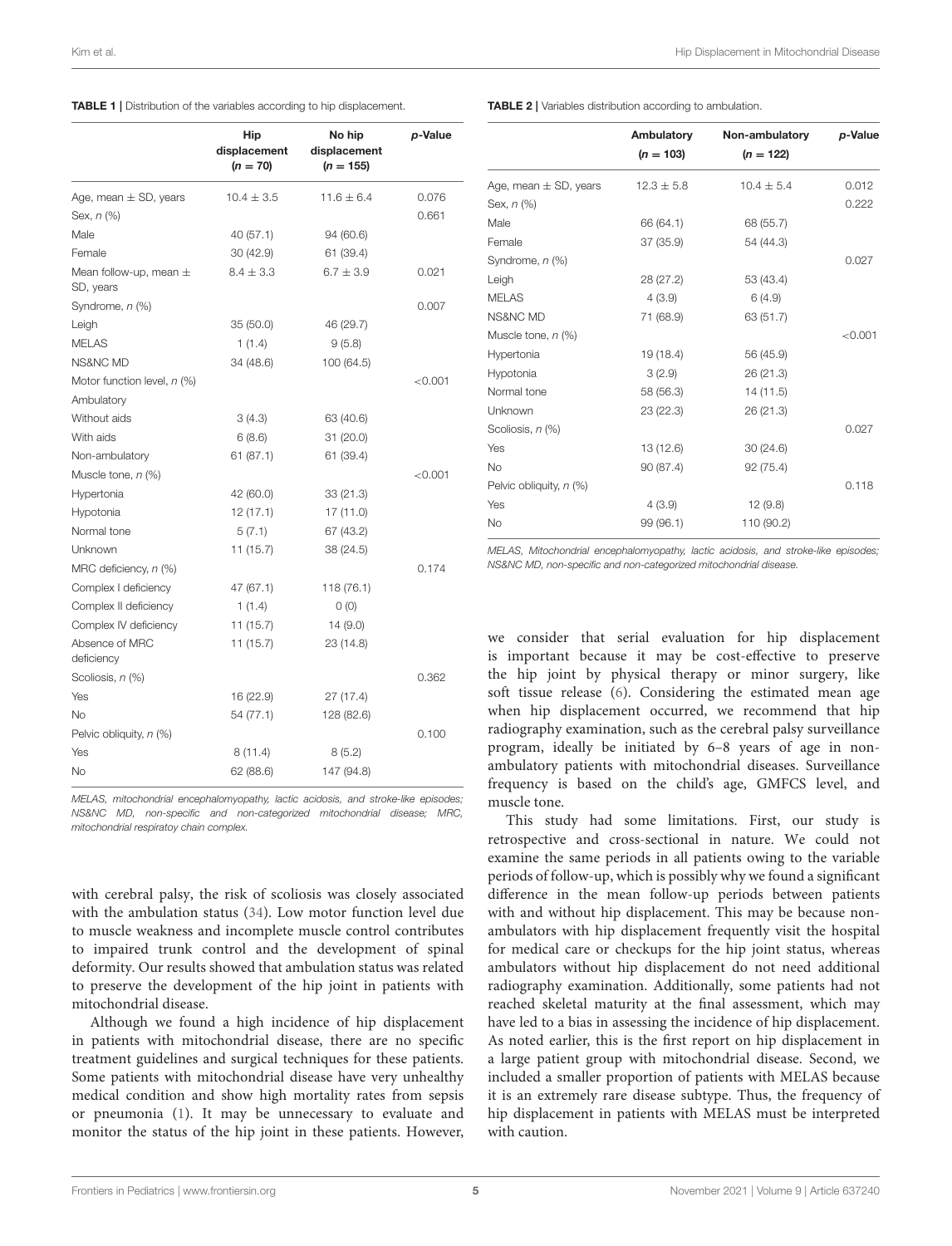In conclusion, 31.1% of patients with mitochondrial disease developed hip displacement. Hip displacement was more common in non-ambulators or patients with increased muscle tone. Careful and serial monitoring for hip problems are recommended in non-ambulatory patients with mitochondrial disease who have increased muscle tone.

## DATA AVAILABILITY STATEMENT

The original contributions presented in the study are included in the article/supplementary material, further inquiries can be directed to the corresponding author/s.

## ETHICS STATEMENT

The studies involving human participants were reviewed and approved by the Institutional Review Board of the Gangnam Severance Hospital, Seoul, Korea. Written informed consent for participation was not provided by the participants' legal

## **REFERENCES**

- <span id="page-5-0"></span>1. Eom S, Lee HN, Lee S, Kang HC, Lee JS, Kim HD, et al. Cause of death in children with mitochondrial diseases. Pediatr Neurol. (2017) 66:82–8. doi: [10.1016/j.pediatrneurol.2016.10.006](https://doi.org/10.1016/j.pediatrneurol.2016.10.006)
- <span id="page-5-1"></span>2. Eom S, Lee Y-M. Preliminary study of neurodevelopmental outcomes and parenting stress in pediatric mitochondrial disease Pediatr Neurol. (2017) 71:43.e1–9.e1. doi: [10.1016/j.pediatrneurol.2017.01.019](https://doi.org/10.1016/j.pediatrneurol.2017.01.019)
- <span id="page-5-2"></span>3. Yatsuga S, Povalko N, Nishioka J, Katayama K, Kakimoto N, Matsuishi T, et al. MELAS: a nationwide prospective cohort study of 96 patients in Japan. Biochim Biophys Acta. (2012) 1820:619–24. doi: [10.1016/j.bbagen.2011.03.015](https://doi.org/10.1016/j.bbagen.2011.03.015)
- <span id="page-5-3"></span>4. Parikh S, Goldstein A, Karaa A, Koenig MK, Anselm I, Brunel-Guitton C, et al. Patient care standards for primary mitochondrial disease: a consensus statement from the Mitochondrial Medicine Society. Genet Med. (2017) 19:10.1038/gim.2017.107. doi: [10.1038/gim.2017.107](https://doi.org/10.1038/gim.2017.107)
- <span id="page-5-4"></span>5. McFarland R, Taylor RW, Turnbull DM. The neurology of mitochondrial DNA disease. Lancet Neurol. (2002) 1:343–51. doi: [10.1016/S1474-4422\(02\)00159-X](https://doi.org/10.1016/S1474-4422(02)00159-X)
- <span id="page-5-5"></span>6. Kisler JE, Whittaker RG, McFarland R. Mitochondrial diseases in childhood: a clinical approach to investigation and management. Dev Med Child Neurol. (2010) 52:422–33. doi: [10.1111/j.1469-8749.2009.03605.x](https://doi.org/10.1111/j.1469-8749.2009.03605.x)
- <span id="page-5-6"></span>7. Li Z, Shen J, Liang J. Scoliosis in mitochondrial myopathy: case report and review of the literature. Medicine (Baltimore). (2015) 94:e513. doi: [10.1097/MD.0000000000000513](https://doi.org/10.1097/MD.0000000000000513)
- <span id="page-5-7"></span>8. Hiniker A, Wong LJ, Berven S, Truong CK, Adesina AM, Margeta M. Axial mitochondrial myopathy in a patient with rapidly progressive adult-onset scoliosis. Acta Neuropathol Commun. (2014) 2:137. doi: [10.1186/s40478-014-0137-3](https://doi.org/10.1186/s40478-014-0137-3)
- <span id="page-5-8"></span>9. Huser A, Mo M, Hosseinzadeh P. Hip surveillance in children with cerebral palsy. Orthop Clin North Am. (2018) 49:181–90. doi: [10.1016/j.ocl.2017.11.006](https://doi.org/10.1016/j.ocl.2017.11.006)
- 10. Chan KG, Galasko CS, Delaney C. Hip subluxation and dislocation in Duchenne muscular dystrophy. J Pediatr Orthop B. (2001) 10:219–25. doi: [10.1097/01202412-200107000-00012](https://doi.org/10.1097/01202412-200107000-00012)
- <span id="page-5-9"></span>11. Sporer SM, Smith BG. Hip dislocation in patients with spinal muscular atrophy. J Pediatr Orthop. (2003) 23:10–4. doi: [10.1097/01241398-200301000-00002](https://doi.org/10.1097/01241398-200301000-00002)
- <span id="page-5-10"></span>12. Bernier FP, Boneh A, Dennett X, Chow CW, Cleary MA, Thorburn DR. Diagnostic criteria for respiratory chain disorders in adults and children. Neurology. (2002) 59:1406–11. doi: [10.1212/01.WNL.0000033795.17156.00](https://doi.org/10.1212/01.WNL.0000033795.17156.00)
- <span id="page-5-11"></span>13. Rahman S, Blok RB, Dahl HH, Danks DM, Kirby DM, Chow CW, et al. Leigh syndrome: clinical features and biochemical and DNA abnormalities. Ann Neurol. (1996) 39:343–51. doi: [10.1002/ana.410390311](https://doi.org/10.1002/ana.410390311)

guardians/next of kin because: Our research involved no more than a minimal risk to our subjects and we used the existing medical records and the radiographs.

## AUTHOR CONTRIBUTIONS

The initial concept was prepared by Y-ML and HP. The initial draft was prepared by SK. Data was collected by ML and SK. Data analysis was performed by SK and K-BP. The final draft was prepared by SK, Y-ML, and HP. Intellectual contents were provided by K-BP and HP. All authors read the final manuscript and approved it for submission.

# FUNDING

This research was funded by a faculty research grant of Yonsei University College of Medicine, grant number 6-2020-0123. The APC was funded by Yonsei University College of Medicine.

- <span id="page-5-12"></span>14. Carroll NC. Assessment and management of the lower extremity in myelodysplasia. Orthop Clin North Am. (1987) 18:709–24. doi: [10.1016/S0030-5898\(20\)30360-6](https://doi.org/10.1016/S0030-5898(20)30360-6)
- <span id="page-5-13"></span>15. Reimers J. The stability of the hip in children: a radiological study of the results of muscle surgery in cerebral palsy. Acta Orthop Scand Suppl. (1980) 184:1–100. doi: [10.3109/ort.1980.51.suppl-184.01](https://doi.org/10.3109/ort.1980.51.suppl-184.01)
- <span id="page-5-14"></span>16. Hagglund G, Goldring M, Hermanson M, Rodby-Bousquet E. Pelvic obliquity and measurement of hip displacement in children with cerebral palsy. Acta Orthop. [\(2018\) 89:652–5. doi: 10.1080/17453674.2018.](https://doi.org/10.1080/17453674.2018.1519104) 1519104
- <span id="page-5-15"></span>17. Shore BJ, Graham HK Jr. Management of moderate to severe hip displacement in nonambulatory children with cerebral palsy. JBJS Rev. (2017) 5:e4. doi: [10.2106/JBJS.RVW.17.00027](https://doi.org/10.2106/JBJS.RVW.17.00027)
- <span id="page-5-16"></span>18. Soo B, Howard JJ, Boyd RN, Reid SM, Lanigan A, Wolfe R, et al. Hip displacement in cerebral palsy. J Bone Joint Surg Am. (2006) 88:121–9. doi: [10.2106/00004623-200601000-00015](https://doi.org/10.2106/00004623-200601000-00015)
- <span id="page-5-17"></span>19. Connelly A, Flett P, Graham HK, Oates J. Hip surveillance in Tasmanian children with cerebral palsy. J Paediatr Child Health. (2009) 45:437–43. doi: [10.1111/j.1440-1754.2009.01534.x](https://doi.org/10.1111/j.1440-1754.2009.01534.x)
- <span id="page-5-18"></span>20. Horvath R, Abicht A, Holinski-Feder E, Laner A, Gempel K, Prokisch H, et al. Leigh syndrome caused by mutations in the flavoprotein (FP) subunit of succinate dehydrogenase (SDHA). J Neurol Neurosurg Psychiatry. (2006) 77:74–6. doi: [10.1136/jnnp.2005.067041](https://doi.org/10.1136/jnnp.2005.067041)
- <span id="page-5-19"></span>21. Ghaoui R, Sue CM. Movement disorders in mitochondrial disease. J Neurol. (2018) 265:1230–40. doi: [10.1007/s00415-017-8722-6](https://doi.org/10.1007/s00415-017-8722-6)
- <span id="page-5-20"></span>22. Sanger TD. Pathophysiology of pediatric movement disorders. J Child Neurol. (2003) 18(Suppl 1):S9–24. doi: [10.1177/0883073803018001S0401](https://doi.org/10.1177/0883073803018001S0401)
- <span id="page-5-21"></span>23. Hagglund G, Lauge-Pedersen H, Wagner P. Characteristics of children with hip displacement in cerebral palsy. BMC Musculoskelet Disord. (2007) 8:101. doi: [10.1186/1471-2474-8-101](https://doi.org/10.1186/1471-2474-8-101)
- <span id="page-5-22"></span>24. Shrader MW, Wimberly L, Thompson R. Hip surveillance in children with cerebral palsy. J Am Acad Orthop Surg. (2019) 27:760–8. doi: [10.5435/JAAOS-D-18-00184](https://doi.org/10.5435/JAAOS-D-18-00184)
- <span id="page-5-23"></span>25. Shapiro F, Zurakowski D, Bui T, Darras BT. Progression of spinal deformity in wheelchair-dependent patients with Duchenne muscular dystrophy who are not treated with steroids: coronal plane (scoliosis) and sagittal plane (kyphosis, lordosis) deformity. Bone Joint J. (2014) 96:100–5. doi: [10.1302/0301-620X.96B1.32117](https://doi.org/10.1302/0301-620X.96B1.32117)
- 26. Garg S, Engelman G, Yoshihara H, McNair B, Chang F. The relationship of gross motor functional classification scale level and hip dysplasia on the pattern and progression of scoliosis in children with cerebral palsy. Spine Deform. (2013) 1:266–71. doi: [10.1016/j.jspd.2013.05.002](https://doi.org/10.1016/j.jspd.2013.05.002)